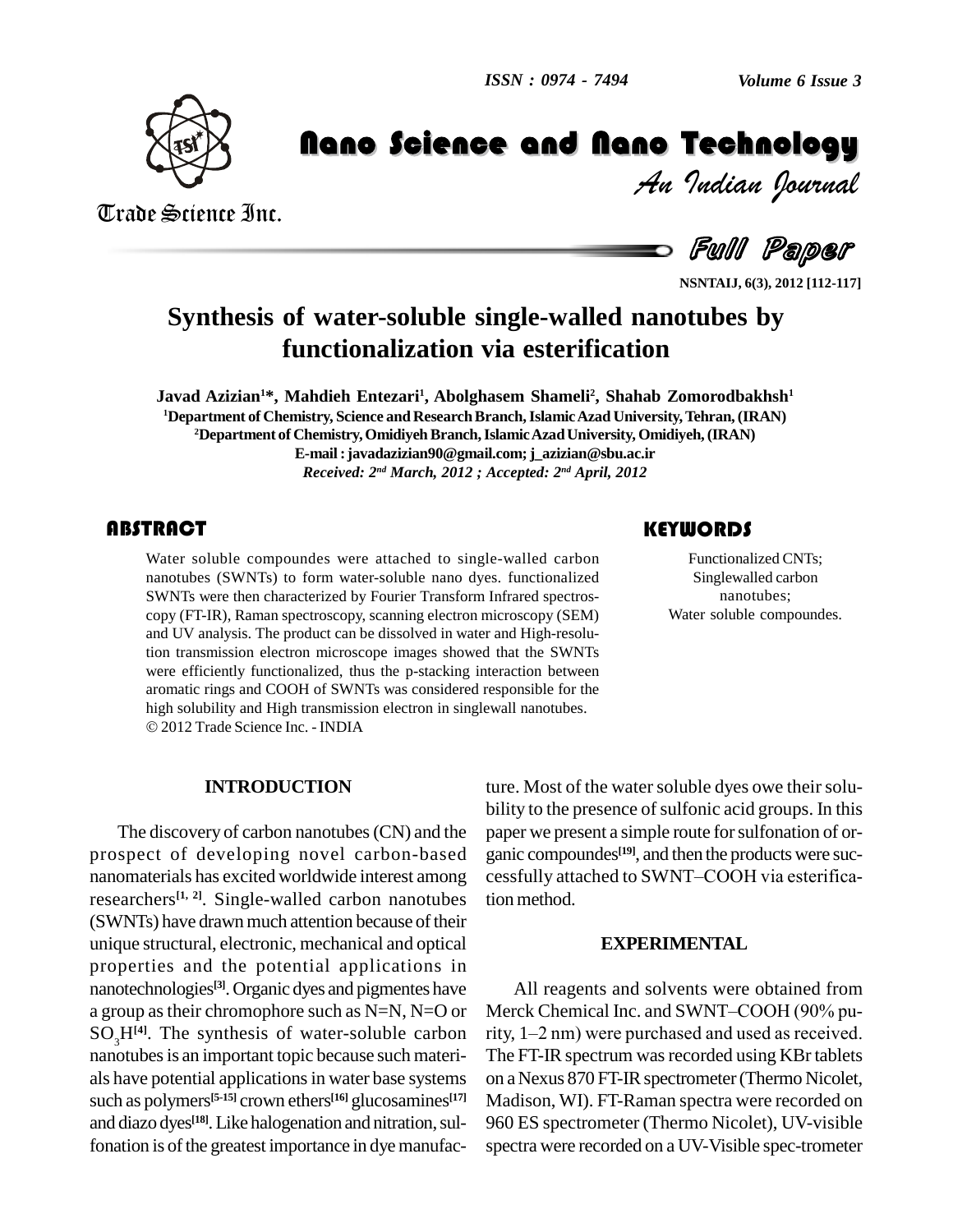(GBC Cintra 20,Victoria,Australia), <sup>1</sup>HNMR spectrum was recorded on Bruker DRX-300 Avance spectrometer at solution in CDCl<sub>2</sub> using TMS as internal standard. SEM was used to study the morphology of the SWNTs. SEM measurement was carried out on the XL30 electron microscope (Philips, and concentrated sulfuric acid heated at 70°C for three Amsterdam, Netherlands).

# **Preparation of (E)-4-(2-phenyldiazenyl)-3 hydroxynaphthalene-2-sulfonic acid**

Azo salt 2 was prepared by adding HCl /NaNO $_2^{\phantom{\dag}}$ to aniline 1 at 0 <sup>7</sup>C. This salt was coupled to  $\beta$ -naph-<br>thol 3 and produced azo compound 4, The product<br>and concentrated sulfuric acid heated at 70°C for three **nalene-2-sulfonic acid**<br>vas prepared by adding HCl /NaNO<sub>2</sub><br>'C. This salt was coupled to β-naphthol 3 and produced azo compound 4, The product hours. Boiling water bath replaced by an ice bath. Then



**Figure 1 : Synthesis route of(E)-4-(2-phenyldiazenyl)-3-hydroxynaphthalene-2-sulfonic acid**



**Figure2 :Synthesisrouteof3-hydroxyl-4 -nitrosonaphthalene - 2 -sulfonic acid**

the mixture filtered and washed with alcohol to pro duce compound 5 **[19, 20]**.

Redish: Orange, power: (85%), mp=120-122 (decomp), IR(KBr,cm<sup>-1</sup>), 3400 broad (OH, SO<sub>3</sub>H),<br>2820 (C-H), 1571-1390 (NO<sub>2</sub>), 1623 (N=N), 1180<br>(S=O),740 (S-O). <sup>1</sup>HNMR(300MHz,CDCl<sub>3</sub>) δ: 6.44-<br>8.96 (m,H Aromatic), 9.12(1H, S, OH), 10.83(1H, S, OH), 13.16(1H, S, OH). 8.96 (m,H Aromatic), 9.12(1H, S, OH), 10.83(1H, S, COOH<br>OH), 13.16(1H, S, OH). band at<br>**Preparation of 3-hydroxy** -4 -nitrosonaphthalene- ing mo

# OH), 13.16(1H, S, OH).<br>**Preparation of 3–hydroxy**<br>2–sulfonic acid **paration of 3–hydroxy –4 –nitrosonaphthalene—** ing mc<br> **alfonic acid** framev<br>
A mixture of 1.5 gr of α-nitroso-β-naphthol<sup>[21]</sup> and peak at

2-sulfonic acid<br>A mixture of 1.5 gr of  $\alpha$ -nitroso- $\beta$ -naphthol<sup>[21]</sup> and<br>1.5 mL of concentrated sulfuric acid heated at 70°C for three hours. Boiling water bath replaced by an ice bath. Then the mixture filtered and washed with water. The seen in tow spectrum are attributed to the CH stretch-<br>needust was obtained as brown newdor  $(62\%)$  mp. ing of SWNT-COOH defects. In spectrum 2, the peak product was obtained as brown powder  $(62\%)$ , mp  $\frac{mg}{120}$ Then the mixture filtered and washed with water. The<br>product was obtained as brown powder (62%), mp ing of S<br>=225-227°C. IR (KBr) 3200 (SO<sub>3</sub>H), 3174 (OH), 1644 at 1739  $(C=C)$ , 1480 (NO), 1214 (S=O) cm<sup>-1</sup>. <sup>1</sup>HNMR (500.1 une esu **MHz, CDCl**<sub>3</sub>) δ: 7.4-8.1(m, Ar), 8.73,8.70 (2H, 2 OH).<br>**Preparation of SWNT**–(**E**)-4-(2-phenyldiazenyl)-3-

MHz, CDCl<sub>3</sub>) o: 7.4-8.1(m, Ar), 8.73,8.70 (2H, 2 OH).<br>**Preparation of SWNT–(E)-4-(2-phenyldiazenyl)-3-** and the<br>**hydroxynaphthalene-2-sulfonic acid and SWNT-3-** of the e **hydroxy <sup>ñ</sup><sup>4</sup> <sup>ñ</sup>nitrosonaphthaleneñ2ñsulfonic acid** hydroxy-4-nitrosonaphthalene-2-sulfonic acid<br>30 mg of SWNT-COOH were sonicated in 30

**OH** to give a homogeneoussuspension.Compounds 4 and **SO<sub>3</sub>H** mixture was stirred at 0<sup>o</sup>C for two hours and then tri- ${}^{0}C$  room temperature for 2 hours. mL of N,N-dimethyl formamide (DMF) for 35 minutes mL of N,N-dimethyl formamide (DMF) for 35 minutes<br>to give a homogeneous suspension. Compounds 4 and<br>6 were added to the SWNT suspension at 0°C. Any to give a homogeneous suspension. Compounds 4 and<br>6 were added to the SWNT suspension at  $0^{\circ}$ C. Any<br>mixture was stirred at  $0^{\circ}$ C for two hours and then triethylamine and HCl were added to the mixture. The reaction mixture was kept at room temperature for 7 days (Figure 3). Finally, the final products 7 and 8 were filtered and washed thoroughly with DMF and acetone. Subsequently, the black solids were vacuum-dried at

## **RESULTSAND DISCUSSION**

d at around 1700 cm<sup>-1</sup> ap-<br>stretching modes of N=N<br>rational modes have been<br>**Anno Solence and flags Jechnology** =225-227°C. IR (KBr) 3200 (SO<sub>3</sub>H), 3174 (OH), 1644 at 1759 cm<sup>-1</sup> can be attributed to the C=O stretch of<br>(C=C), 1480 (NO), 1214 (S=O) cm<sup>-1</sup>. <sup>1</sup>HNMR (500.1 the ester. The peaks observed at 1557 and 1353 cm<sup>-1</sup><br>MHz, C Figure 2 shows the FT-IR spectra of SWNT-COOH and the modified SWNTs. In spectrum 1, the band at around  $1637 \text{ cm}^{-1}$  corresponds to the stretching mode of the  $C = C$  double bond that forms the framework of the carbon nanotube sidewall **[22]**. The peak at 1715 and 3442 cm<sup>-1</sup> apparently corresponds<br>to the stretching modes of the carboxylic acid groups<sup>[23]</sup>.<br>The two bands at around 2800–2900 cm<sup>-1</sup> which are to the stretching modes of the carboxylic acid groups<sup>[23]</sup>. seen in tow spectrum are attributed to theCH stretch-The two bands at around  $2800-2900$  cm<sup>-1</sup> which are at 1739 cm<sup>-1</sup> can be attributed to the C=O stretch of the ester. The peaks observed at 1557 and 1353 cm-1 are corresponds to the NO<sub>2</sub> group, while the peak at and the peak at 1118 cm-1 arises from the C-O stretch of the ester group. The band at around 1700 cm-1 ap parently corresponds to the stretching modes of  $N=N$ group **[24]**. Manyof these vibrational modes have been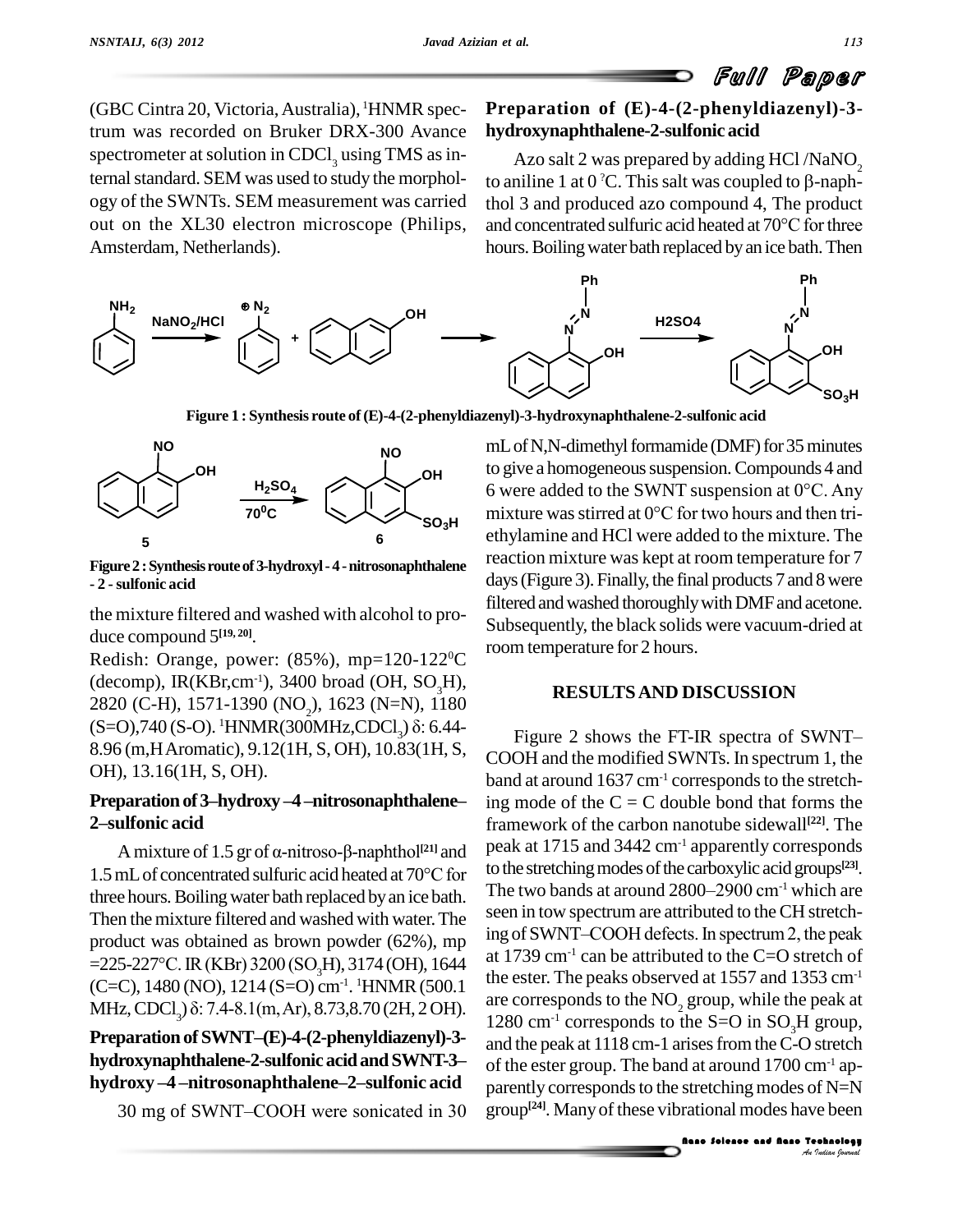

**Figure 3 : Synthesis route of modified SWNT-COOH via esterification method**

reported previously for functionalized SWCNTs<sup>[25]</sup>. In  $\parallel \frac{100.4}{100.2}\parallel$ spectrum 3, the peak at  $3363 \text{ cm}^{-1}$  can be assigned to CH stretching of aromatic rings, carbonyl peak in the spectrum 3 shift to 1716 cm<sup>-1</sup> is a result of ester linkage  $\| \cdot \|$ formation. The band at around  $1111 \text{ cm}^{-1}$  corresponds to the C-O stretching mode in esters, the peak at  $1436$ cm<sup>-1</sup>corresponds to the N=O, the peak at 1183 cm<sup>-1</sup> corresponds to the S=O in SO<sub>3</sub>H group. The peaks at  $\frac{1}{n^2}$ 602 and 800 cm-1 are bands originating from the aro matic rings **[26]**.

respectively. This indicates an inexperience and nanotubes were<br>Shows that the nanotubes were<br>**Index Solvence and Nano Technology** Raman spectra offer useful information concerning the slightly structural changes of SWNTs, especially the changes owing to significant sidewall modification. As can be seen in Figure 4, the characteristic peaks of SWNT tangential modes, namely the diameter dependent radial breathing mode (R band) at  $210 \text{ cm}^{-1}$  depending on the diameter of nanotubes, the D band at  $\frac{1}{2}$ <br>around 1330 cm<sup>-1</sup> and the G band at around 1500 cm<sup>-2</sup> around  $1330 \text{ cm}^{-1}$  and the G band at around  $1500 \text{ cm}^{-1}$ <sup>1</sup> slightly changed. In this research for SWNT $-(E)$ -4-(2-phenyldiazenyl)-3-hydroxynaphthalene-2-sulfonic <sup>1</sup> slightly changed. In this research for SWNT-(E)-4-<br>
(2-phenyldiazenyl)-3-hydroxy naphthalene-2-sulfonic acid and SWNT-3-hydroxy -4-nitrosonaphthalene-2sulfonic acid, we observed the radial breathing modes  $\frac{100.6}{100.6}$ were suppressed and shifted to 214 and 219 cm<sup>-1</sup> by the introduction of the SWNT- $(E)$ -4- $(2-\frac{8}{5})$ phenyldiazenyl)-3-hydroxynaphthalene-2-sulfonic acid and SWNT-3-hydroxy-4 -nitrosonaphthalene-2-sulfonic acid respectively and an increase in the ratio of  $\frac{380}{965}$ intensities ID/IG, from  $0.65$  to  $1.12$  and from  $0.65$  to  $1$ respectively. This indicates an increased disorder of the graphitic structure of the modified nanotubes, which henyldia shows that the nanotubes were modified<sup>[27-34]</sup>.



**Figure 4 : IR spectra for SWNT and SWNT-(E)-4-(2 henyldiazenyl) -3-hydroxynaphthalene-2-sulfonic acid and SWNT-3-hydroxy-4-nitrosonaphthalene-2-sulfonic acid**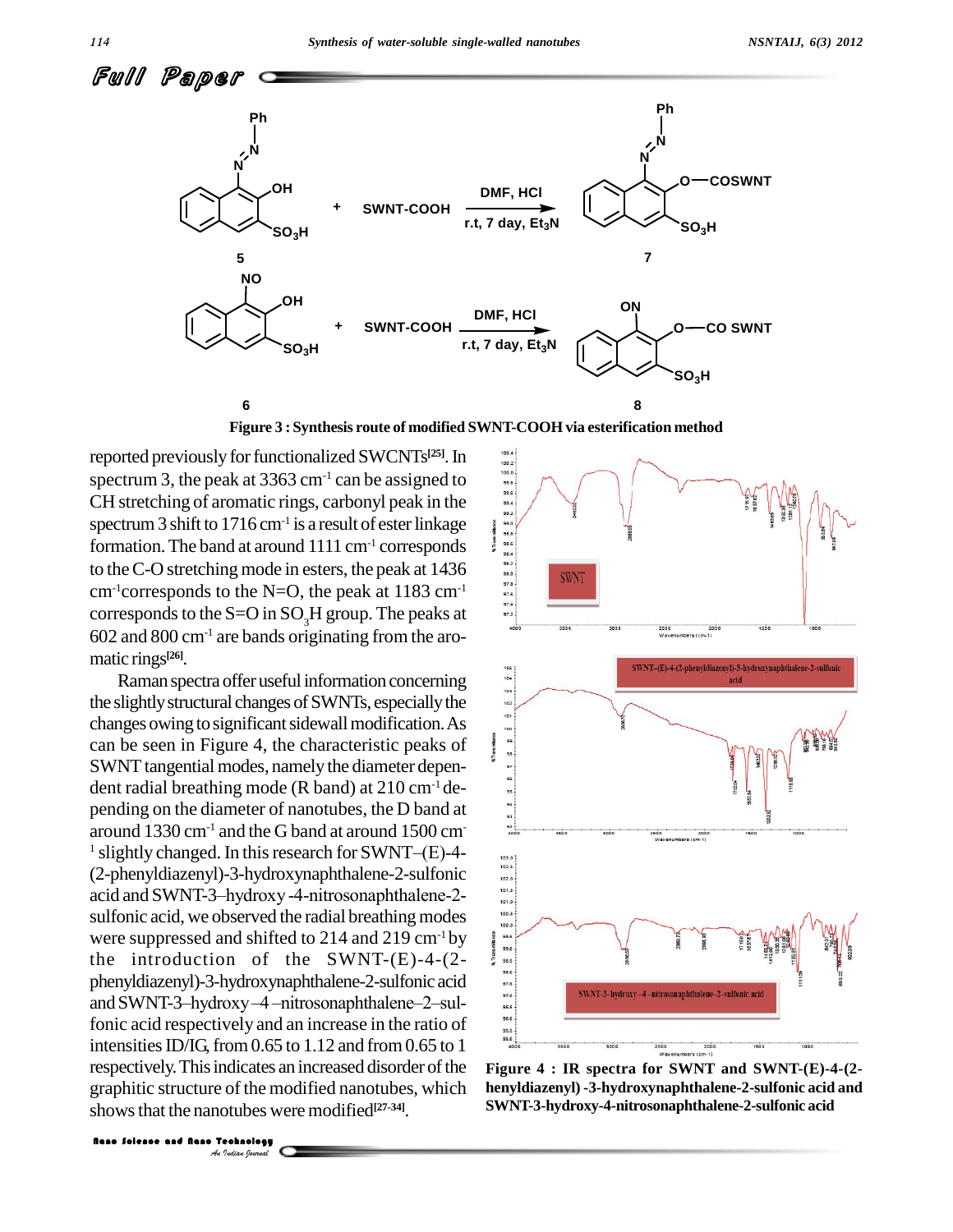

More direct evidence for the functionalization of nanotubes is manifested by SEM images<sup>[35]</sup>. In Figure More direct evidence for the functionalization of show the nanotubes is manifested by SEM images<sup>[35]</sup>. In Figure 4, SEM images of A (SWNT–COOH) and B (SWNT– $\Delta$ (E)-4-(2-phenyldiazenyl)-3-hydroxynaphthalene-2-sul-4, SEM images of A (SWNT–COOH) and B (SWNT–<br>(E)-4-(2-phenyldiazenyl)-3-hydroxy naphthalene-2-sul-<br>fonic acid) and C (SWNT-3-hydroxy -4 – (E)-4-(2-phenyldiazenyl)-3-hydroxynaphthalene-2-sulfonic acid) and C (SWNT-3-hydroxy  $-4$  - nitrosonaphthalene-2-sulfonic acid) are shown. It infonic acid) and C (SWNT-3-hydroxy  $-4$  -<br>nitrosonaphthalene-2-sulfonic acid) are shown. It in-<br>dicates that the "A" has a smooth surface. The changes nitrosonaphthalene-2-sulfonic acid) are shown. It indicates that the "A" has a smooth surface. The changes ure5). It seems that the diameters of "B" and "C" are in the morphology for "B" and "C" are remarkable (Figure 5). It seems that the diameters of "B" and "C" are slightly increased in comparison to "A".





**Figure** 5 **: Raman spectra** for **SWNT** and **SWNT**-(E)-4-(2-**SWNT-3ñhydroxy <sup>ñ</sup><sup>4</sup> <sup>ñ</sup>nitrosonaphthaleneñ2ñsulfonic acid.**

by the UV-visible spectra shown in Figure 6, in which <sup>as 1 m</sup> The functionalization of SWNT can be confirmed<br>by the UV-visible spectra shown in Figure 6, in which<br>the curve a (SWNT–COOH) and curve b (SWNT– (E)-4-(2-phenyldiazenyl)-3-hydroxynaphthalene-2-sulthe curve a (SWNT–COOH) and curve b (SWNT–<br>(E)-4-(2-phenyldiazenyl)-3-hydroxynaphthalene-2-sul-<br>fonic acid) and curve c (SWNT-3-hydroxy -4 – (E)-4-(2-phenyldiazenyl)-3-hydroxynaphthalene-2-sulfonic acid) and curve c (SWNT-3-hydroxy  $-4$  - and N=<br>nitrosonaphthalene-2-sulfonic acid) were compared to

show the changes in characteristic signals.



**Figure 6 :TEM images of(A) and (B) and (C)**

Represents.<br>
Hence Solence and Nano Technology<br> *An <sup>Technology*<br> *An <sup>Technology*</sup></sup> The functionalization of SWNT can be confirmed<br> $nitrosonaphthalene-2-sulfonic acid (C) were recorded$ **phenyldiazenyl)-3-hydroxynaphthalene-2-sulfonic acid and**  $-(E)-4-(2-pneny1diazenyl)-3-hydroxynaphthalene-2-sulfonic acid.$ <br>**SWNT-3-hydroxy-4-nitrosonaphthalene-2-sulfonic acid.** sulfonic acid (B) and SWNT-3-hydroxy-4-UV spectra of SWNT–COOH  $(A)$  and SWCNT-UV spectra of SWNT–COOH (A) and SWCNT–<br>
–(E)-4-(2-phenyldiazenyl)-3-hydroxynaphthalene-2-<br>
sulfonic acid (B) and SWNT-3-hydroxy -4 – -(E)-4-(2-phenyldiazenyl)-3-hydroxynaphthalene-2-<br>sulfonic acid (B) and SWNT-3-hydroxy -4 -<br>nitrosonaphthalene-2-sulfonic acid (C) were recorded as 1 mg in 1000 cc H<sub>2</sub>O,  $\lambda_{\text{max}}$  and A (Absorbance) nitrosonaphthalene–2–sulfonic acid (C) were recorded<br>as 1 mg in 1000 cc H<sub>2</sub>O,  $\lambda_{\text{max}}$  and A (Absorbance)<br>summarized in Table 1. The increase of  $\lambda_{\text{max}}$  in B and C as 1 mg in 1000 cc H<sub>2</sub>O,  $\lambda_{\text{max}}$  and A (Absorbance)<br>summarized in Table 1. The increase of  $\lambda_{\text{max}}$  in B and C<br>were assigned to transmission electron of  $\pi \rightarrow \pi^*$  in N=N  $*$  in N=N and  $N=O$  in water soluble pigments.

The chemistry of nanotubes offers considerable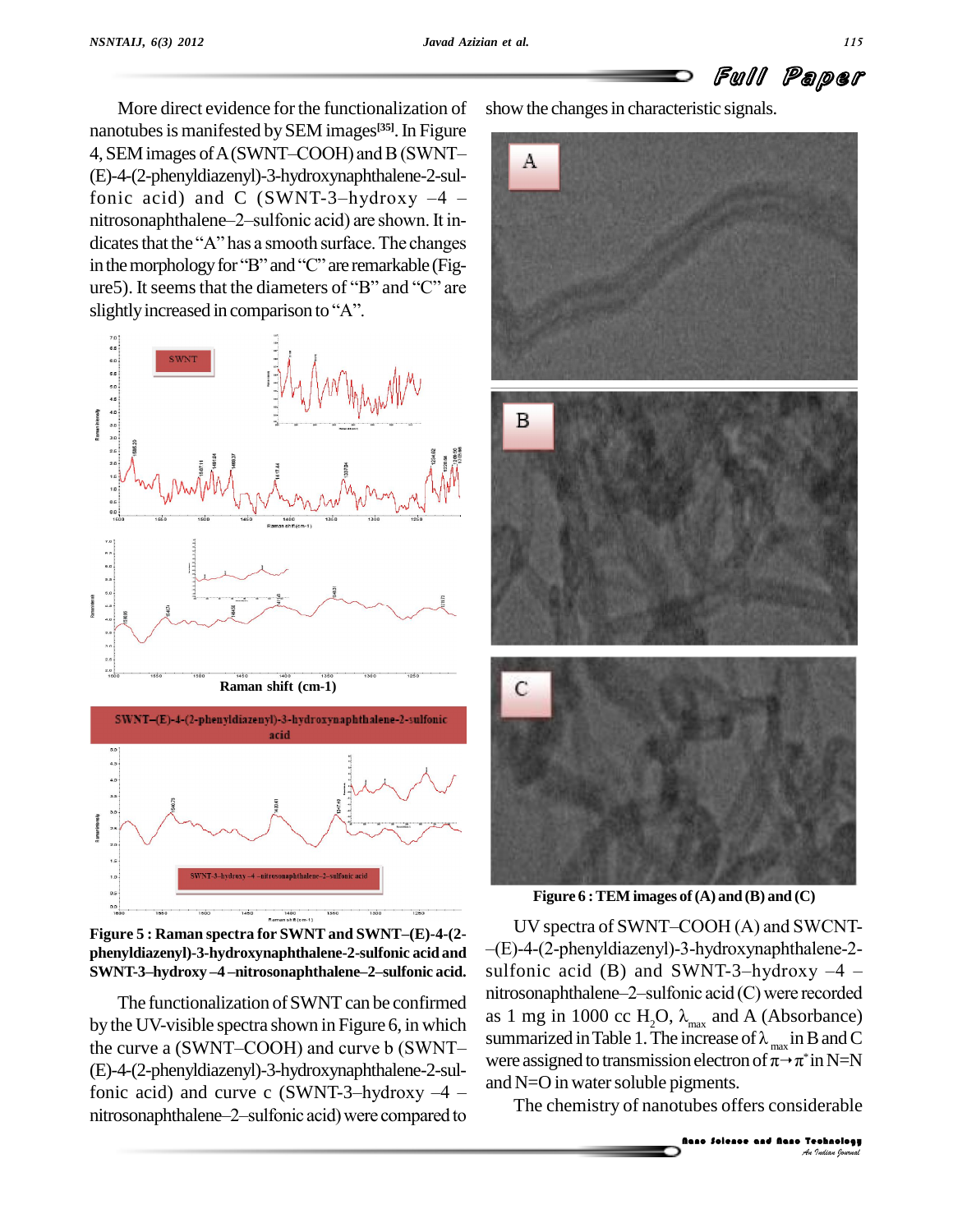# Full Paper

**nitrosonaphthalene-2-sulfonic acid (C).**<br> **Name**  $\lambda_{\text{max}}(\text{nm})$  **A**  $\sum_{\text{mre}}$ **TABLE1 : <sup>Î</sup>max andAof SWNTñCOOH(A) and SWCNT- (E) -4 - (2 - phenyldiazenyl) - 3 - hydroxynaphthalene -2 sulfonic acid (B) and SWNT - 3 -hydroxy-4-**

| <b>Name</b> | $\lambda_{\text{max}}$ (nm) | н     |
|-------------|-----------------------------|-------|
| А           | 202                         | 0.154 |
| В           | 432                         | 0.056 |
|             | 235                         | 0.252 |

**TABLE 2 : Yields of functionalized and de functionalized samples of SWNT-COOH (A) and SWCNT- (E) -4 -(2 phenyldiazenyl)-3 -hydroxynaphthalene -2 -sulfonic acid (B) and SWNT -3 -hydroxy -4 -nitrosonaphthalene -2-sulfonic acid(C).**







Figure 8 : The dispersion of modif<br>After sonication) in deionised water a<br>**Indian** *An Indian pound* **Figure 8 : The dispersion of modified-SWNTs (before and aftersonication)indeionisedwaterafter standingfor2months.**

scope for development of functional materials, structures and devices based on SWNTs. A detailed methodology forthemodification and functionalization of single walled carbon nanotube via esterification has been presented. We have introduced water soluble pigments on the surface of nanotubes. The functionalized SWNTs was demonstrated by SEM images, FT-IR, Raman spectroscopy and UV analysis, the results show successful functional groups.

### **ACKNOWLEDGMENTS**

The author(s) would like to acknowledge the sup port provided by the Research Council of Islamic Azad University, Science and Research Branch.

#### **REFERENCES**

- **[1]** S.Iijima, Helical; Microtubules of graphitic carbon, Nature, **56,** 354 **(1991)**.
- **[2] (a)** P.M.Ajayan, O.Z.Zhou; Top.Appl.Phys., **80**, 391 **(2001)**; **(b)** P.M.Ajayan; Chem.Rev., **99,** 1787 **(1999).**
- **[3]** M.S.Dresselhaus, G.Dresselhaus, P.Avouris; Car bon Nanotubes Synthesis, Structure, Properties, and Applications, New York Springer-Verlag **(2001)**.
- **[4]** A.T.Rowland,Allen K.Clark, CarlT.Wigal,Charles E.Bell Jr., Douglass F.Taber, Frederick A.Bettelheim,JanWilliamSimek,Jerry Manion,Joe Jeffers, Joseph M.Landesberg, Joseph W.LeFevre, L.G.Wade Jr., Louis J.Liotta, Moses Lee, Ronald J.Wikholm, William M.Loffredo; Organic Chemistry Laboratory Manual, Susquehanna University Thomson Learning, Ohio, **(2003)**.
- **[5]** J.E.Riggs, Z.X.Guo, D.L.Carroll, Y.P.Sun; Am. Chem.Soc., **122,** 5879-5880 **(2000).**
- **[6]** J.E.Riggs, D.B.Walker, D.L.Carroll,Y.P.Sun; Phys. Chem.B, **104,** 7071-7076 **(2000)**.
- **[7]** K.Fu, W.Huang, Y.Lin, L. A. Riddle, D.L. Carroll; Y.P. Sun,;Nano Lett., **1**, 439-441 **(2001)**
- **[8]** Y.P.Sun,W.Huang,Y.Lin,Y.Kefu,A.Kitaygorodskiy, L.A.Riddle, Y.Yu, D.L.Caroll; Chem.Mater, **13,** 2864-2869 **(2001)**.
- **[9]** R.Czerw, Z.Guo, P.M.Ajayan,Y.P.Sun, D.L.Carroll; Nano Lett., **1,** 423-427 **(2001)**.
- **[10]** M.Sano, A.Kamino, J.Okamura, S.Shinkai; Langmuir **17,** 5125-5128 **(2001).**
- **[11]** W.Huang, Y.Lin, S.Taylor, J.Gaillard, A.M.Rao, Y.P.Sun; Nano Lett., **2,** 231-234 **(2002).**